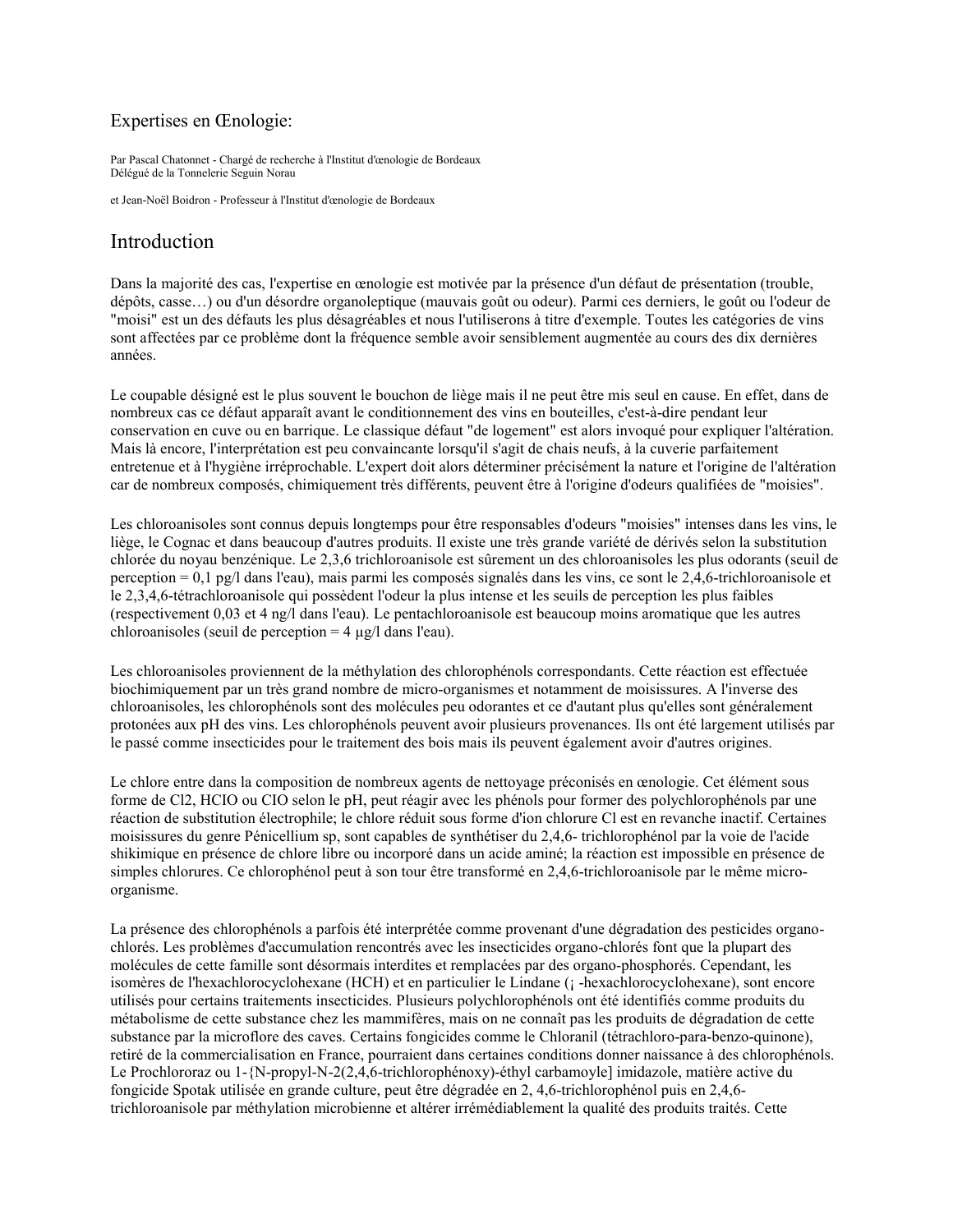molécule n'a jamais été autorisée sur vigne et il n'existe pas à notre connaissance de structure voisine répertoriée dans l'index phytosanitaire. Parmi les herbicides, des molécules non commercialisées en France, les dérivés de l'acide trichloro-2,3,6-benzoïque (TCBA) notamment peuvent également se dégrader en substances susceptibles d'être métabolisées par la microflore en chloroanisoles mais ils n'ont jamais été autorisés dur vigne. Plusieurs dérivés dithio ou trithio-phosphates des chlorophénols et notamment du 2,4,6- trichlorophénol auraient été autorisés au Japon comme insecticides en grande culture. A notre connaissance, aucune des matières actives entrant dans la composition des produits phytosanitaires autorisés en viticulture n'est susceptible de libérer des chloroanisoles ou des chlorophénols.

Le défaut peut apparaître avant ou après la conditionnement du vin en bouteille mais sa détection intervient le plus souvent après son embouteillage. L'expert doit alors remonter à l'origine de la contamination. L'utilisation de la chromatographie en phase gazeuse à haute résolution couplée à la spectrométrie de masse à haute sensibilité permet à la fois d'identifier et de quantifier des contaminants présents le plus souvent à des faibles concentrations (ppb), mais l'expertise œnologique commence toujours par un examen sensoriel.

### Rôle et utilisation de l'analyse sensorielle

La dégustation est toujours une méthode d'expertise essentielle en cenologie. En effet, le défaut organoleptique invoqué est à la base même de la contestation. Dans un premier temps, l'expert doit établir l'existence réelle du défaut; il n'est pas rare que certains invoquent un défaut imaginaire pour prétendre à une indemnisation. Une fois l'existence du défaut confirmée, il convient d'en rechercher les causes. L'expert compétent peut à partir des résultats de la dégustation orienter efficacement les recherches de certains types de composés par l'analyse instrumentale. Malgré la puissance des systèmes d'analyse modernes, il n'est pas toujours évident (ou parfois trop coûteux) d'établir une relation incontestable entre la présence de tel ou tel composé et les résultats de la dégustation. Dans ce cas, c'est l'analyse sensorielle et l'avis de l'expert qui primeront toujours.

Lorsque la substance responsable a priori du défaut est identifiée et quantifiée, il est indispensable avant de conclure de comparer les concentrations déterminées par l'analyse à la valeur du seuil de perception de la substance afin de s'assurer que les teneurs déterminées peuvent bel et bien être responsables du défaut analysé.

## Les goûts de moisi liés à la contamination des caves

Les chloroanisoles ne sont pas des constituants normaux des vins, leur présence constitue donc une contamination. A partir de plusieurs cas concrets de pollution au cours d'un stockage en cave, nous avons recherché l'origine exacte de la contamination des vins.

#### a) Contamination des vins en cuve par l'atmosphère

L'analyse des vins contaminés au cours de leur stockage en récipients inertes permet de détecter des teneurs importantes en 2,3,4,6-tétrachloroanisole, pentachloroanisole et en chlorophénols correspondants dans les échantillons jugés "moisis" à la dégustation. Le contrôle de la qualité de l'atmosphère des installations, par piégeage sur un adsorbant, met alors en évidence une contamination variable des locaux par des chlorophénols (pentachlorophénol, 2,3,4,6-tétrachlorophénol et parfois des traces de 2,4,6-trichlorophénol) et les chloroanisoles correspondants, molécules qui sont responsables du goût "moisi" dans le vin.

Les chloroanisoles sont des composés à haut point d'ébullition mais possédant une faible tension de vapeur. Cette propriété explique pourquoi il est facile de retrouver des quantités élevées de ces contaminants lors du piégeage statique ou dynamique de l'atmosphère des caves sur un adsorbant inerte (polymère poreux du type di-vinyl benzène substitué, argile du type bentonite ou charbon actif). Une fois que ces composés se retrouvent en phase gazeuse, ils peuvent facilement envahir toute l'atmosphère de local où est entreposée la source de contamination, mais également diffuser dans d'autres parties distantes de la cave au gré des courants d'air et polluer des locaux a priori sains.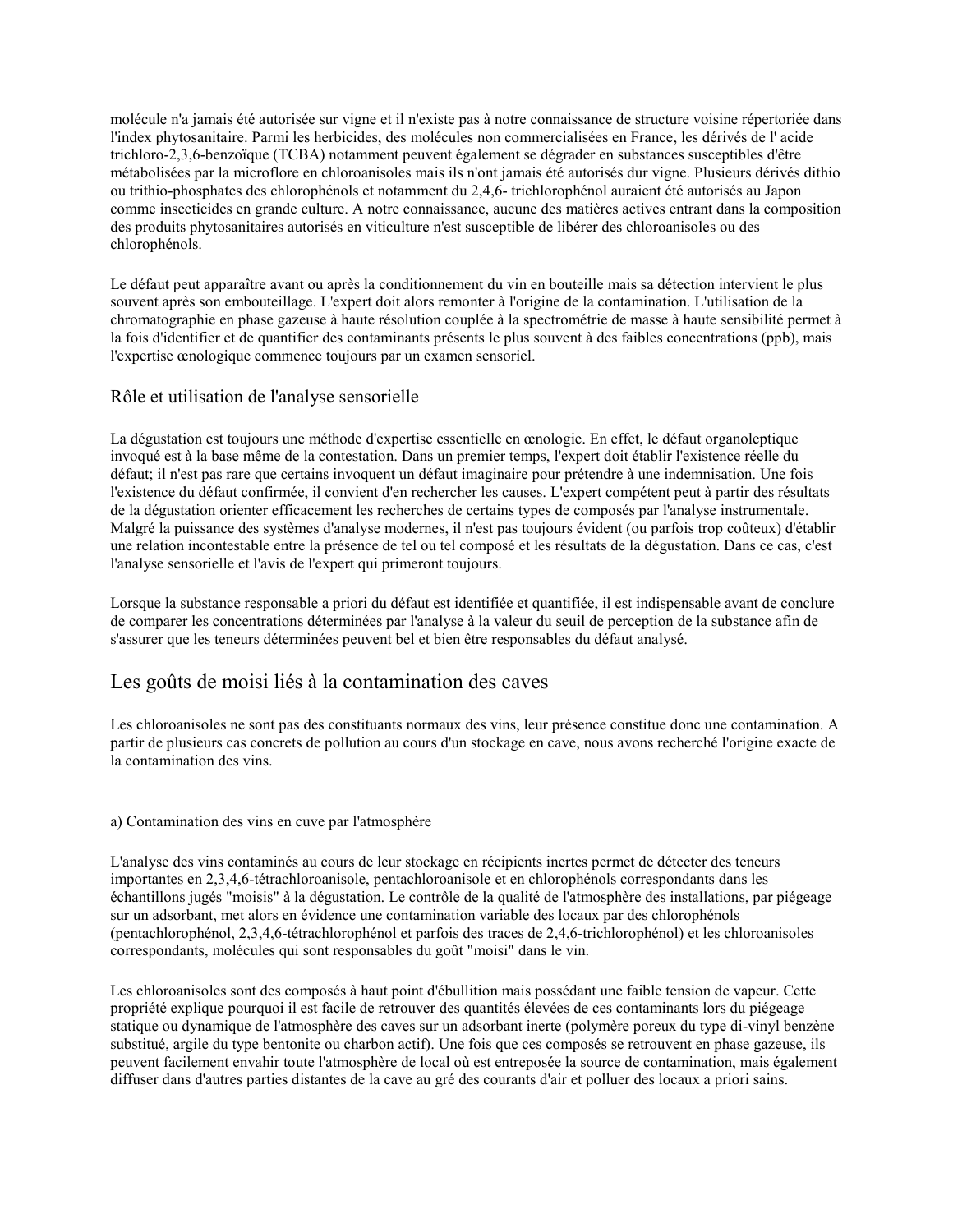Les contaminants en phase gazeuse peuvent très facilement se dissoudre dans les vins lors de leur pompage, grâce à l'émulsion gazeuse inévitable qui accompagne cette opération. Les fluctuations de volume des vins stockés, en relation avec les écarts de températures de la cave, peuvent également être responsables d'une dissolution d'air vicié dans les cuves ou les barriques et par là de la contamination des vins. L'altération d'un vin est très significative pour des concentrations atteignant 10 ng/l pour le 2,4,6-trichloroanisole et environ 100 ng/l pour le 2,3,4,6tétrachloroanisole. Le pentachloroanisole est beaucoup moins odorant mais nous ne connaissons pas les éventuels effets additifs, voire synergiques, avec les autres anisoles.

Une des principales difficultés rencontrées lors de l'identification du défaut dans les caves réside dans la quasiimpossibilité de percevoir l'odeur "moisie" lorsqu'on se trouve dans l'atmosphère contaminée. En effet, les teneurs en chlorophénols et en chloroanisoles sont parfois si élevées que les organes sensoriels olfactifs sont rapidement et durablement saturés. Ce phénomène est particulièrement intense lorsqu'il s'agit du 2.4.6-trichloroanisole et du 2,3,4,6-tétrachloroanisole. En conséquence, l'odeur "moisie" des vins ne devient réellement perceptible que lorsque les échantillons sont dégustés en dehors de l'ambiance contaminée.

L'analyse de différents matériaux en bois prélevés dans plusieurs caves vinicoles révèlent qu'un grand nombre d'entre eux ont été traités par des produits à base de chlorophénols. La matière active employée est généralement le pentachlorophénol (ou un de ses sels), contenant comme impureté du 2.3.4.6-tétrachlorophénol et parfois du 2.4.6trichlorophénol, souvent associé à des dérivés de l'hexachlorocyclohexane (Lindane, Diéldrine, µ-HCH, b-HCH). Les caisses-palettes en bois, largement utilisées pour le stockage des vins en bouteilles, ou les lambris employés pour la finition des plafonds, font partie des éléments les plus fortement et fréquemment contaminants. Les caisses en carton fabriquées à partir de pâte à papier blanchie au chlore ou de bois de récupération éventuellement traités aux chlorophénols peuvent à leur tour contenir ces composés et générer des chloroanisoles, mais les quantités restent généralement trop faibles pour représenter une source de contamination de la cave. En revanche, le carton fixe facilement les odeurs de l'atmosphère et exhale intensément une odeur "moisie" désagréable s'il a été stocké dans un local contaminé. Des caves naturelles (carrières) peuvent être contaminées de la même manière car la pierre fixe efficacement les substances odorantes. Nous avons aussi mis en évidence des contaminations de la roche par application de peintures ou de fixateurs utilisés lors du chaulage des parois et qui contenaient des chlorophénols qui se sont rapidement dégradés dans l'ambiance toujours humide de ces caves.

#### b) Contamination de l'atmosphère et des récipients de stockage

Des chais d'élevage des vins rouges en barriques dont le plafond est isolé par de la laine de verre supportée par un faux plafond en lambris ou en panneaux de particules agglomérées présentent parfois des atmosphères polluées et des vins plus ou moins marqués par le caractère "moisi".

L'analyse des vins conservés en barriques dans ces locaux met effectivement en évidence des teneurs élevées en chloroanisoles dans les lots jugés "moisis". L'analyse des lambris et des panneaux de particules en bois révèlent la présence de chlorophénols et de chloroanisoles en quantités élevées. Les chais d'élevage dont l'atmosphère est nécessairement humide facilitent le développement des moisissures qui transforment lentement les chlorophénols du bois chloroanisoles malodorants. Ces composés diffusent du plafond vers l'atmosphère, de l'atmosphère dans le bois des barriques et du bois dans le vin. L'analyse des douelles de fûts usagés révèlent la présence des mêmes contaminants dans toute la masse du bois avec un gradient croissant de l'extérieur vers l'intérieur de la barrique.

L'analyse de parois de cuve en béton et de murs de cave maçonnés révèlent quelquefois des contaminations mais elles restent généralement faibles. Selon le niveau de pollution et le volume des contenants, les parois de ces cuves peuvent éventuellement contaminer les vins qui y sont stockés.

c) Contamination des vins par des matières sèches stockées en conditions contaminantes

Le stockage de produits destinés au traitement ou au conditionnement des vins dans des atmosphères contaminées peut avoir une influence directe sur la pollution des vins. La bentonite, utilisée pour la stabilisation protéique des vins blancs, possède une structure microscopique lamellaire extrêmement favorable au piégeage des molécules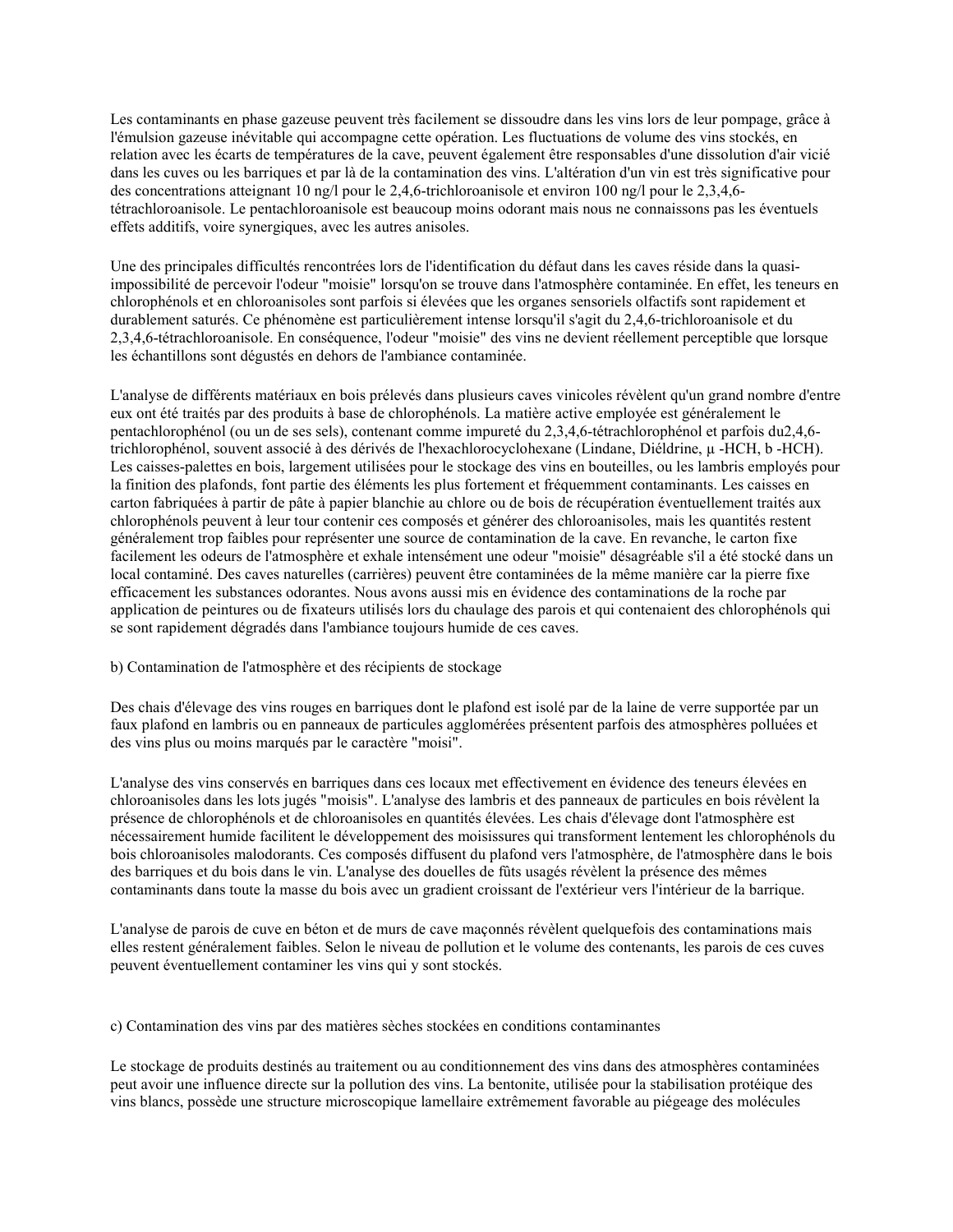organiques entre ses feuillets élémentaires. Ces mêmes molécules pourront être libérées dans le vin lors de son traitement. Les terres de filtration à base de diatomées présentent des aptitudes à la fixation des chlorophénols et des chloroanisoles variables mais toujours plus faibles que celles des bentonites. En cas de conservation prolongée, il semble évident que ces matières pourraient également contaminer les vins à l'occasion des opérations de filtration. Les plaques de filtration, mélange de fibres de cellulose et de kieseghur, sont également sensibles à la fixation des mauvaises odeurs. Les lavages abondants recommandés avant leur utilisation devraient normalement éliminer la majeure partie des contaminants.

La structure cellulaire des bouchons et l'abondance des lipides entrant dans la composition du liège, les rendent particulièrement sensibles aux contaminants par les chlorophénols et les chloroanisoles polluants l'atmosphère du local où ils sont stockés. En cas de conservation prolongée en emballage non étanche, ces bouchons peuvent ultérieurement céder des quantités suffisantes de chloroanisoles pour communiquer au vin un défaut du type "goût de houchon"

## Les goûts de bouchon

Le goût de bouchon existe depuis qu'on utilise le liège pour le bouchage. Cependant, dans les années 30 à 50 les taux d'altération rapportés sur des vins de Champagne oscillaient entre 0,15 et 0,45 pour mille. De nos jours, ce taux a globalement augmenté, il atteint parfois quelques pourcent voire quelques dizaines de pourcent dans les cas gravissimes.

En faisant abstraction du goût du liège, matériau qui n'est jamais vraiment inerte mais qui ne constitue un défaut que lorsqu'il devient trop intense (caractère "liégeux" plus ou moins balsamique), différents mauvais goûts et odeurs peuvent être libérés par le bouchon. Si l'on ne s'attache pas à la distinction purement philosophique, voire sophiste, entre "vrai" et "faux" goût de bouchon, on se rend compte rapidement que la majeure partie des mauvais goûts (90 à 95 % des goûts de bouchons expertisés) sont en fait des goûts de "moisi". En effet, l'altération des vins par les bouchons est due à la même famille de composés que dans les cas précédents: les chloroanisoles.

Une contamination mixte, à la fois par l'atmosphère de la cave et par le bouchon, doit toujours être envisagée. On doit tout d'abord procéder à une analyse sensorielle sur un prélèvement de bouteilles suffisamment important afin d'être jugé représentatif. Cependant, compte tenu de l'importance des lots, il n'est pas toujours possible de travailler en respectant les normes d'échantillonnage (NF X 06-22) en raison du grand nombre d'échantillons à examiner (plusieurs centaines voire milliers).

La dégustation est un outil d'investigation puissant lorsqu'il est utilisé avec un panel de personnes compétentes, spécialement formé à l'analyse sensorielle. L'expert doit toujours déguster à l'aveugle, sans a priori sur la présence ou la nature d'un défaut. En outre, il ne doit jamais déguster seul ni sur les lieux du litige, afin d'éliminer l'autosuggestion ou l'inhibition par une éventuelle contamination de l'atmosphère.

La mise en évidence d'une fréquence d'altération élevée ( $>30\%$ ) est souvent l'indice d'une contamination extérieure au bouchon, mais seule l'analyse précise du liège et du vin permet d'identifier certainement l'origine de la pollution. En effet, à la différence du "goût de cave moisie", essentiellement causé par le 2,3,4,6-tétrachloroanisole et le pentachloroanisole, le "goût de bouchon typique" est le plus souvent lié à la présence de 2,4,6-trichloroanisole molécule extrêmement minoritaire, voire le plus souvent absente, dans le premier cas. Cependant, on retrouve également des "goûts de bouchons" imputables au 2,3,4,6-tétrachloroanisole. Seul l'établissement d'un bilan des quantités de contaminants présents à la fois dans le vin et dans le bouchon permet néanmoins d'établir une conclusion objective.

## Conclusions

L'expertise des défauts organoleptiques comme les goûts de "moisi" dans les vins exigent de l'expert des compétences multiples notamment en analyse sensorielle. La dégustation est longtemps restée le seul outil utilisable.